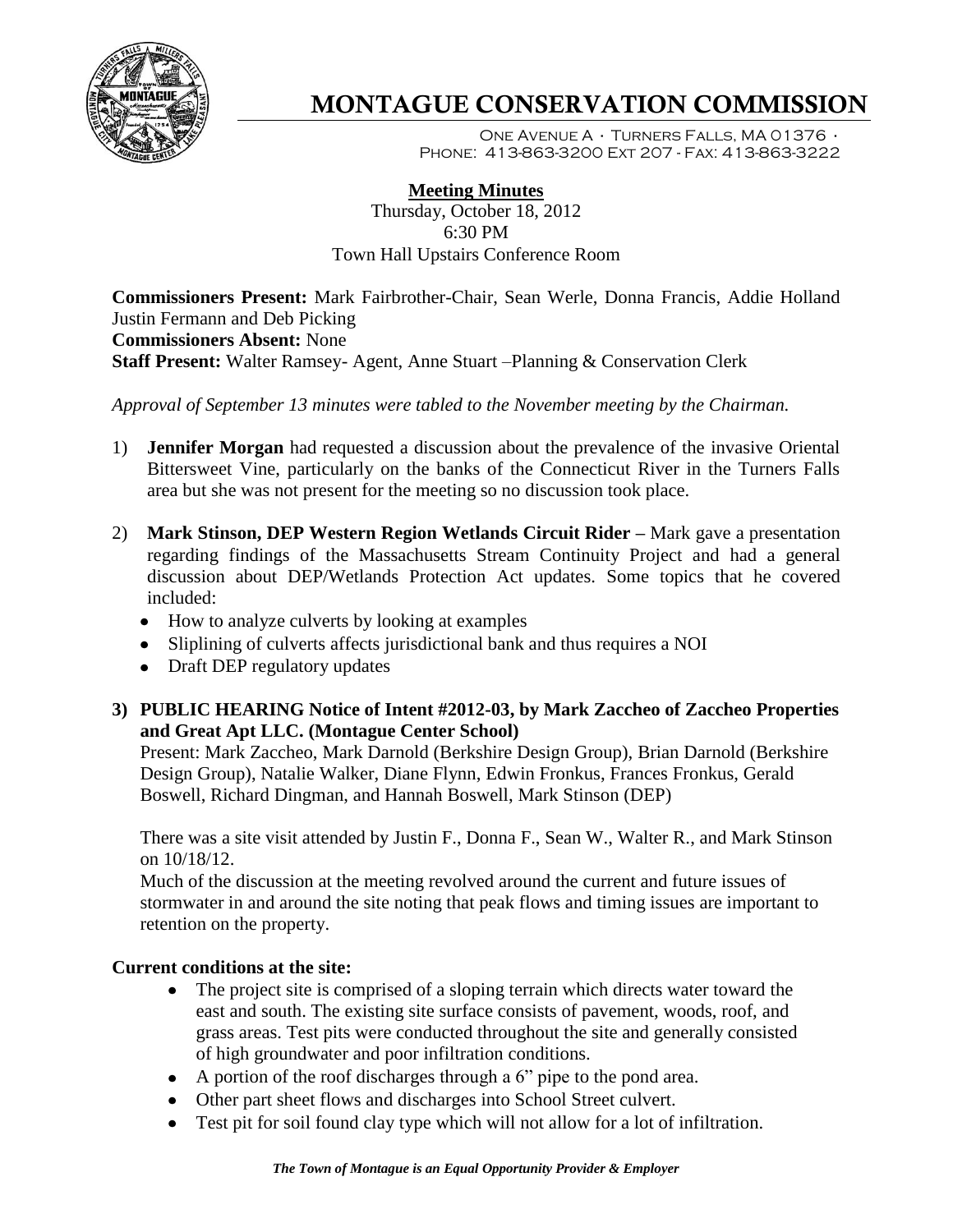• 28,000 square foot building with no parking. In order to redevelop the property onsite parking is necessary.

Stormwater management/treatment systems:

- Stormwater management system has been designed to ensure that water quality treatment for the site is incorporated and that peak flows and volumes of runoff entering the wetland system will be equal to or less than in existing conditions.
- Runoff from the east toward School Street will go into a sump hooded catch basin and be treated.
- Runoff from the paved areas sheet flows toward a series of water quality swales designed to catch the runoff in drain basins located within the swale.
- The roof area is directed into a dry well system designed to provide infiltration prior to discharging into the same system the dry wells are in.
- The proposed stormwater management system will utilize both conventional and country drainage methods and has been designed to adequately handle stormwater from the redeveloped site.
- The proposed stormwater management system has been designed to help improve both the environmental and municipal aspects of the redeveloped site and the areas upstream and downstream of the site.

Resident/Town Concerns and Information:

- Who will maintain the stormwater system? It was noted that would be the responsibility of the developer/owner
- Snow removal and impacts on the wetlands. Where will it be stored?
- Confluence of 2 streams and the possibility of downstream erosion from surge?
- In 1995 some residents properties became "islands" surrounded by water. How is this matter being addressed to avoid an issue in the future? This project can not prevent 100 year floods. It will lessen the peak flow.
- How do you test post and pre conditions to measure impacts? The Board approves plan prepared by registered professional engineer in accordance with State Stormwater Standards. The Commission is not in a position to require a pre-and post conditions study.
- Are there logs keep for the maintenance of the system? Yes this is part of the submitted maintenance plan.
- Proposed north parking lot and the runoff and how it will impact surrounding areas.
- Identify the pipe dimensions underneath road for handling the flow.
- It was noted that low impact techniques were explored such as porous paving options but the soils were not conducive to it.

The Commission requested clarification of the following information:

- Applicant should demonstrate that the project will not increase downstream erosion from the surge
- Applicant should demonstrate that the channelized stream has the capacity to accept the stormwater and
- Applicant should present an alternative scenario where clean roof water will be discharged into the wetland on-site.

Mark Zaccheo requested the hearing be continued.